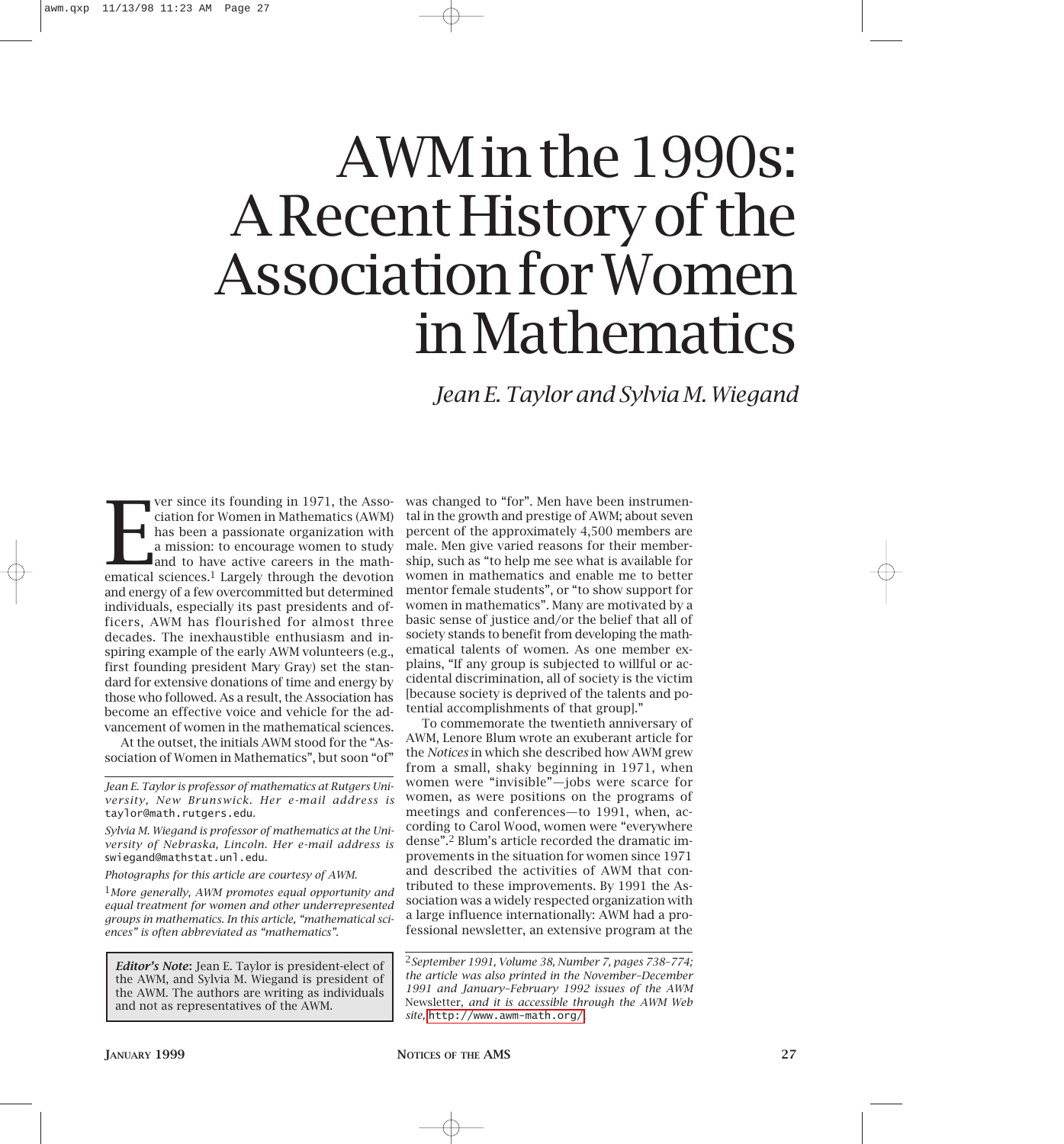January Joint Meetings, and various projects for encouraging younger women to study mathematics. As AWM nears the end of its third decade, it is an opportune time to update that article.

A major source of information for the present article is the last decade of newsletters of the Association (referenced in abbreviated fashion, for example, with "[JF93]" signifying the January–February 1993 issue). Former AWM presidents and other AWM friends contributed information and verification. AWM member Elizabeth Allman conducted and transcribed interviews with several younger mathematicians. The choice of what to include, however, was that of the authors, and the opinions expressed here are those of the authors and do not necessarily represent AWM.3 The authors thank Elizabeth Allman, Lenore Blum, Anthony Knapp, Eric Macris, Judith Roitman, Roger Wiegand, and the reviewers for their help with this article.

# **Why AWM Is Still Needed**

Since Blum's article, the participation of women in the mathematical community has in general increased. The percentage of women earning Ph.D.s in mathematics in the U.S. reached its highest level (25% overall, 29% of those granted to U.S. citizens) for the year of the latest published survey. Many more women hold entry-level positions now. Many more women speak at major meetings. In view of these improvements in the status of women in mathematics, is AWM still needed?

The answer is yes! Problems—sometimes more subtle than in the past—remain for women in mathematics at all levels. For example, the high point in the percentage of women receiving Ph.D.s in mathematics cited above masks the fact that the percentage varied considerably for the rest of the decade—about a mean several percentage points lower. Furthermore, the percentage of women entering graduate study has recently dropped at several institutions, as noted below. In spite of the description from Blum's article of women's participation in mathematics as "everywhere dense," sometimes it is "measure epsilon"; one young woman commented, "I was the most senior woman at the conference I just attended…and I was the only woman from the U.S. None of the twentyplus speakers were women." As the data below indicate, the prediction at the end of Blum's article that there would be significant numbers of tenured women in the U.S. top ten departments within five years—has not been realized. Although there is a welcome increase in numbers of new women mathematicians with academic positions, women are still

scarce among tenured and full professors at most institutions, particularly those in the U.S. top ten. There remains evidence of discouragement, disparities, and lower expectations for women in mathematics at various levels, as the following snapshots reveal.

#### **Social Unacceptability**

Young women in high school and college still hear that "math isn't cool for women." Girls at a high school math camp for girls at Nebraska said they "could not" tell their peers that they were going to a math camp; it would be "socially unacceptable". Some high school guidance counselors still steer girls away from mathematics.

# **Teaching vs. Research**

Many undergraduate women mathematics majors plan to become elementary and secondary teachers. Teaching is a rewarding and valuable occupation that both men and women should be encouraged to pursue. But sometimes even women who think their contribution would be greater or their life more rewarding with a research career are pressured to choose a career in teaching; this happens far more often for women than for men. Mathematically talented undergraduate women should be permitted to develop their talents and to pursue the career that suits them best.

#### **Promotions and Rewards**

Although entry-level job opportunities for men and women now seem equal, $4$  women are neither promoted nor rewarded as often as men. Generally, women are more numerous at the lowest levels of mathematical activity. AWM past-president Chuu-Lian Terng reported that in 1995 women in the U.S. earned 45% of the undergraduate degrees in mathematics and 23% of the Ph.D.s, but constituted only 6% of all tenured faculty. That is, of the 4,500 tenured faculty in 170 Ph.D.-granting departments, only 274 were women, or 1.6 per department [JF96]. Currently, published data show that 63 out of 1,231, or 5%, of tenured doctoral fulltime math faculty at Group I public institutions are female; for Group I private institutions the numbers are 22/506, or 4.3%; and for Groups I, II, and III combined,  $305/4714$ , or  $6.5\%$ <sup>5</sup> This represents a welcome increase of 31 tenured female faculty in the combined groups, but the ratio of the increase in tenured women to the total increase in tenured faculty is still only 31/214. By contrast, the numbers of part-time faculty for Groups I, II, and III combined are 347 female out of 941 total, or 37%.

An AWM panelist in January 1995 on the topic "AWM: Why Do We Need It Now?", Susan Landau located 65 of the 80 people awarded MIT Ph.D.s during 1980–84. Of these 65, 13 were women (plus

<sup>3</sup>*A longer version of this article is posted on the AWM Web site,* <http://www.awm-math.org/>*, with an opportunity for people to comment. Elizabeth Allman will moderate the discussion.*

<sup>4</sup>*Marie A. Vitulli and Mary E. Flahive,* Notices *44, No. 3, March 1997.*

<sup>5</sup>Notices*, October 1998, p. 1167.*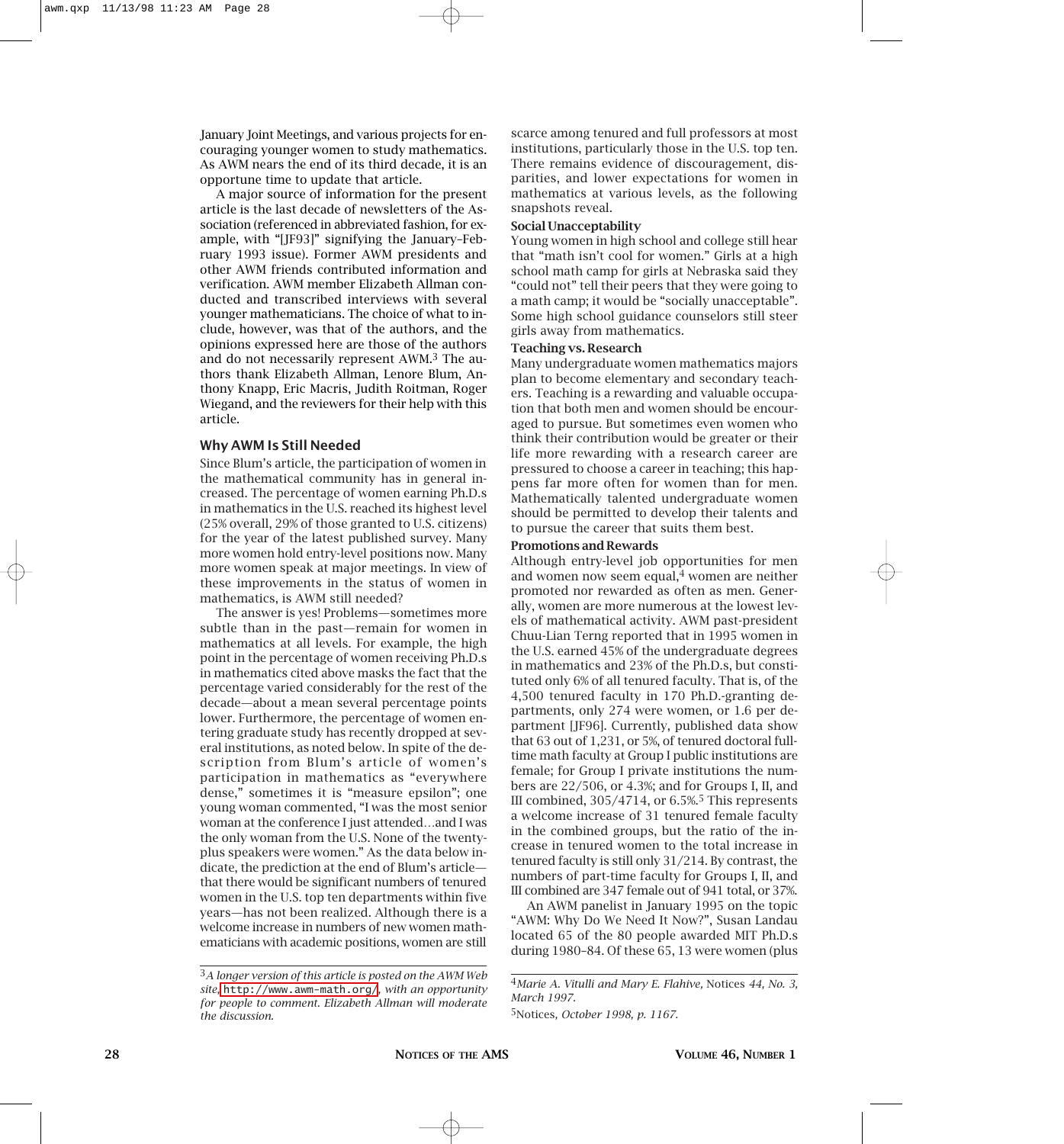1 of the 15 she could not locate). She reported that 14 of the men were tenured at Group I institutions, but only 1 of the women; 25 of the men were tenured at Group I, II, or III institutions, but only 2 women; and overall 39 (out of 52) of the men had tenure, but only 7 (out of 13) of the women [MA95].

At the beginning of this decade there was roughly a 20% discrepancy between salaries for men and women in the mathematical sciences in the U.S. (see Table 1).6

|                       | 1990 Salaries for Ph.D.s |         |  |  |  |
|-----------------------|--------------------------|---------|--|--|--|
|                       | Men                      | Women   |  |  |  |
| Science & Engineering | \$54.5K                  | \$44.4K |  |  |  |
| <b>Mathematics</b>    | 52.4K                    | 43.8K   |  |  |  |
| <b>Statistics</b>     | 51.7K                    | 48.3K   |  |  |  |
| Comp. Sci./Inf. Sci.  | 60.1K                    | 50.0K   |  |  |  |

Table 1. Salary data from Science, "Women in math update", Vol. 257, July 1992, p. 323, as reported in [ND91].

#### **Percentages at Elite Institutions**

The percentages of women in mathematics departments at the elite institutions remain dismal, with a few bright spots. In 1991–92 there were five tenured women total in all of the top ten departments (National Academy of Sciences ranking) versus 288 tenured men, and a total of 27 untenured women versus 192 men [JF93]. There were no women at Caltech, and no tenured women at the University of Chicago, MIT, Princeton, Stanford, or Yale. (See Table 2.) Since then there have been notable changes at two institutions: Princeton University now has two tenured women, and the University of Michigan has four; MIT has an increased number of untenured women. Still, the total number of women is small. (See Table 3.)

#### **Graduate School Attrition**

Proportionately more women still drop out of graduate school than men. Furthermore, anecdotal evidence suggests that in some areas where the par-

| Tenured<br>Department |       | Untenured |       |        | Tenure-Track <sup>7</sup> |        |
|-----------------------|-------|-----------|-------|--------|---------------------------|--------|
|                       | Total | Female    | Total | Female | Total                     | Female |
| UC-Berkeley           | 60    | $2 *$     | 12    | 3      | ി                         |        |
| Caltech               | 13    |           | 6     | 0      |                           |        |
| Chicago               | 25    | 0         | 24    | ∩      | 6                         |        |
| Columbia              | 14    | **        | 12    | 0      |                           |        |
| Harvard               | 17    |           | 14    | 3      |                           |        |
| <b>MIT</b>            | 40    |           | 38    | 4      | 12                        |        |
| Michigan              | 49    |           | 38    | 6      | 3                         |        |
| Princeton             | 31    |           | 28    |        | 22                        |        |
| Stanford              | 23    |           | 9     |        | ി                         |        |
| Yale                  | 16    |           |       |        | Κ                         |        |
| Total                 | 288   |           | 192   | 27     | 52                        |        |

Table 2. Women in Mathematics, 1991–92.8

| Department  | Tenured |        | Untenured |        | Tenure-Track |        |
|-------------|---------|--------|-----------|--------|--------------|--------|
|             | Total   | Female | Total     | Female | Total        | Female |
| UC-Berkeley | 60      | റ      | 12        |        |              |        |
| Caltech     | 12      |        |           |        |              |        |
| Chicago     | 31      | 0      | 24        |        | 8            |        |
| Columbia    |         | **     | 13        |        |              |        |
| Harvard     | 16      |        | 14        | ∩      |              |        |
| <b>MIT</b>  | 36      |        | 40        | 10     | 12           |        |
| Michigan    | 58      | 4      | 44        | 9      |              |        |
| Princeton   | 23      | റ      | 20        | ∍      | 14           |        |
| Stanford    | 22      |        | 9         |        | റ            |        |
| Yale        | 15      |        |           |        |              |        |
| Total       | 288     | 9      | 183       | 31     | 42           | h      |

Table 3. Women in Mathematics, 1998–99.9

6*The authors have been unable to locate current data.* 7*Positions that could lead to tenure.*

*tenure-track positions. "Tenure-track", a subset of the untenured group, includes members of a department with appointments at the end of which the member must automatically be considered for tenure.*

8*In this table from [JF93], "\*" denotes "joint appointment with UCLA", "\*\*" denotes "tenured at Barnard", and "Untenured" includes all full-time members of a department who do not have tenure—both tenure-track and non-*

9*This information was obtained from the departments by the authors. Again, "\*\*" denotes "tenured at Barnard".*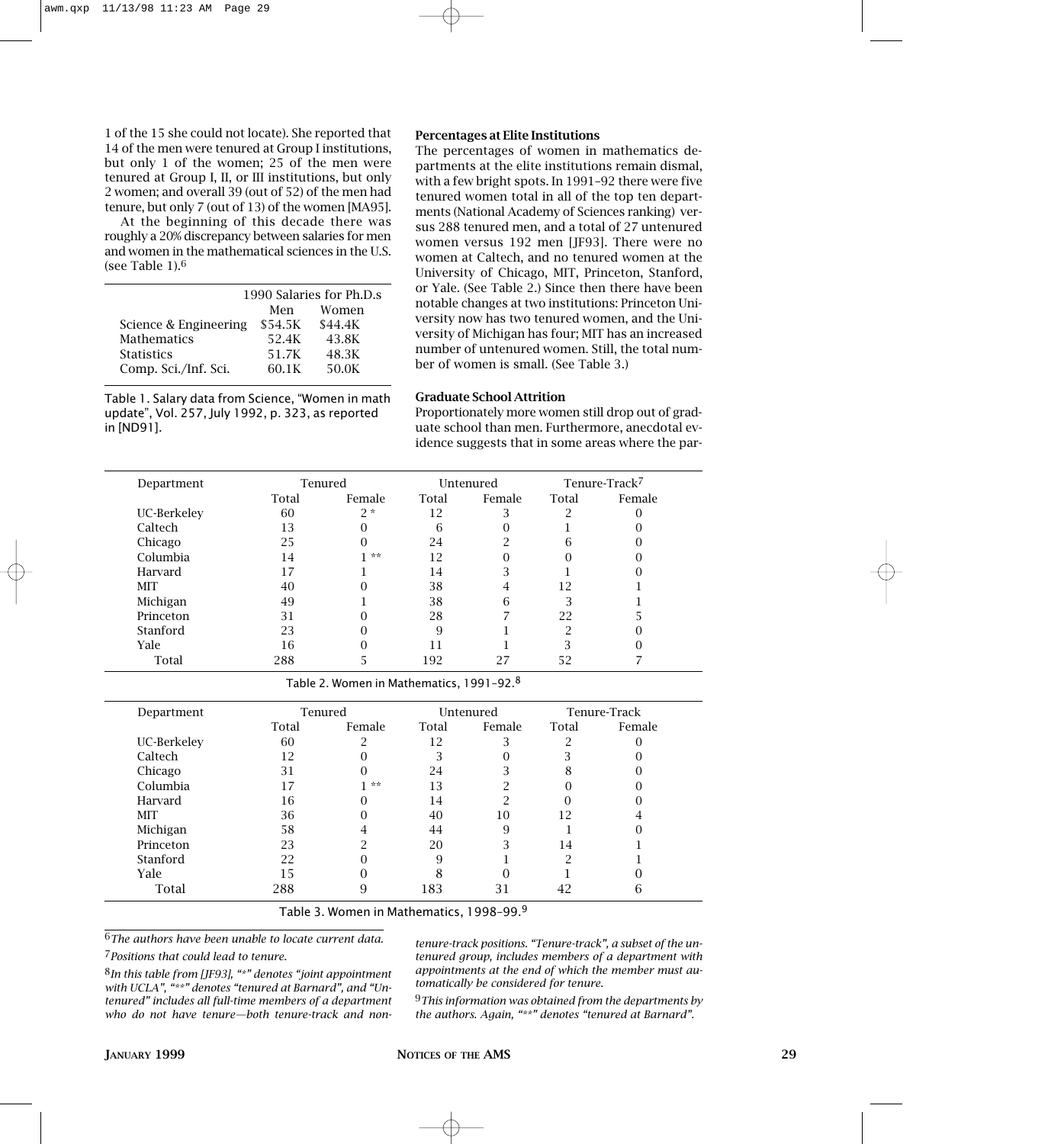**AWM 20th anniversary celebration, January 17, 1991. Right, Jill Mesirov, 1989-91 AWM president (left in photo) recognizes Bettye Anne Case, AWM Meetings Coordinator, for "Outstanding Service to the Association". Below, Anne Leggett, AWM Newsletter Editor holds her "Outstanding Service" award.** 



ticipation of women once increased, it has lately decreased. Although the percentage of women entering graduate school in mathematics has increased to 50% in some schools, at others it has decreased; in particular, at the top ten institutions it decreased

considerably in 1997–98, according to data compiled by Joan Bir-

man [ND97]. Some universities, such as Northeastern and Rutgers, also have markedly fewer tenured women in mathematics now than twenty years ago.

# **Disparaging Comments and Discrimination**

It may seem that outstanding new women Ph.D.s who obtain jobs at top institutions no longer encounter any discrimination, but at least some of these women notice differences in their treatment from that of men. They report that male students and even colleagues accuse them of getting jobs, awards, and attention just because they are women. Some female students, perhaps expecting perfection when they finally see a role model, are also quite critical of women faculty. As for women who are not in top positions, they feel their faults are magnified and they are disparaged far more than comparable men.

As Melvin Rothenberg observed, "Thirty years ago discrimination against women was rampant and open. More than one distinguished colleague vowed never to accept a woman as a student. Now,

discrimination is not open, if only out of fear of legal action. At the same time, I wonder how much better it is for women. The top five research departments have literally less than a handful of tenured women. … There is no doubt that there exists an environment and attitude at our leading mathematical institutions that many women find hostile and alienating. … This environment is deeply discouraging to women graduate students and is a significant factor in limiting their careers. … We can and should regard the absence of women in our ranks as a weakness and take appropriate action" [ND93].

For these and other reasons AWM is still needed. Rather than emphasize negatives, however, this article focuses on the accomplishments and the spirit of AWM. AWM programs have been enormously helpful to younger women in mathematics. As Cheryl Grood says, "AWM helped bring me into the mathematical community at each different stage and level in my mathematical career." Those interviewed for this article describe their experiences with AWM as "exciting and inspiring".

# **AWM's Activity List for the 1990s**

During the 1990s, AWM has continued many of its earlier activities, described in Blum's article, and it has expanded into new areas. A great deal of the work of AWM on these activities has been done by unpaid volunteers, notably meetings coordinator Bettye Anne Case, *Newsletter* editor Anne Leggett, the AWM presidents and treasurers (who are involved in every AWM project), and members of the various committees. Case and Leggett—energetic, dedicated women who have served AWM in their posts for twenty-three and twenty-one years respectively—have made enormous contributions to the continuation, the memory, the shape, and the dream of AWM.

#### **Newsletter**

AWM publishes its bimonthly *Newsletter* under the direction of *Newsletter* editor Anne Leggett. This publication regularly features informative articles about women in science and mathematics; reports of AWM events and other mathematical events; listings of jobs, both academic and nonacademic; short blurbs about members, women in mathematics, news, and upcoming events; an informal "President's Report"; an "Education Column"; and book reviews. The *Newsletter*, widely read and enjoyed by the mathematics community, is praised for its interesting and valuable information and articles. Women members say each *Newsletter* "recharges" them and helps them fight feelings of isolation.

#### **Web Site**

In 1998 AWM established, through the efforts of volunteers Tamara Kolda and Barbara Ling, an award-winning Web site, [http://www.](http://www.awm-math.org/) [awm-math.org/](http://www.awm-math.org/). It features announcements of up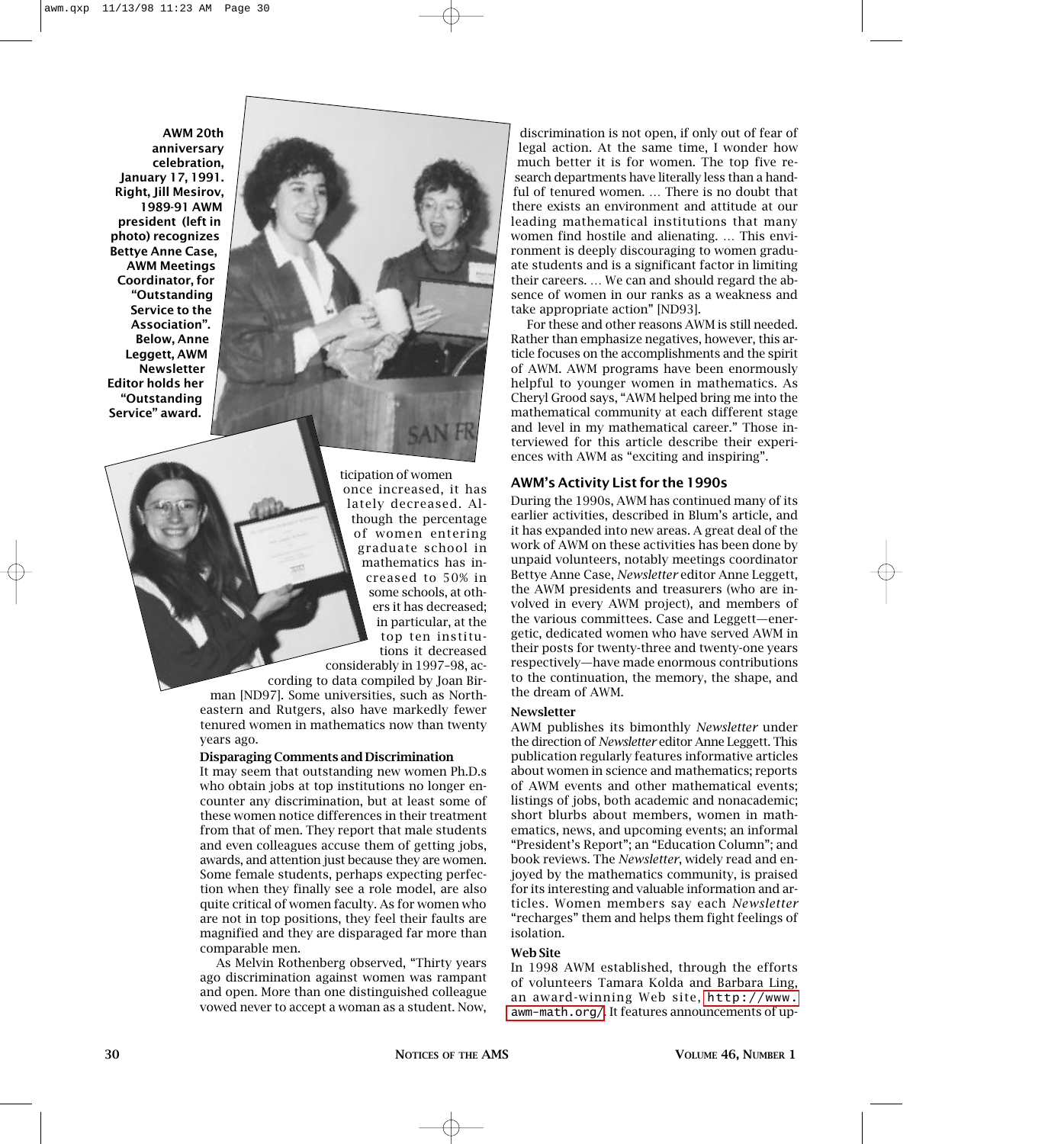coming deadlines and events, articles (including an expanded version of this one), pictures from previous events, some of the AWM publications listed below, links to many resources on women in mathematics, information on applying for all programs AWM runs, information on ordering all of its publications, and other important information. AWM also sponsors AWM-Net, an electronic mail forum for AWM members that was started in 1994 by Dianne O'Leary. AWM-Net is used for discussing issues and publicizing events related to the AWM mission. Information on joining the AWM-Net is available at the AWM Web site.

# **Publications**

AWM has produced these publications: *Profiles of Women in Mathematics: The Emmy Noether Lecturers*; a career booklet, *Careers That Count* (produced in 1991); an older *Careers for Women in Mathematics* booklet [ND86]; a *Directory of Women in the Mathematical Sciences*; membership directories; an AWM membership brochure; and an extensive report from the 1997 SIAM workshop.10

#### **AWM Workshops**

Begun in 1991 under the direction of AWM president Jill Mesirov, the AWM workshops highlight the achievements of outstanding new female mathematicians via talks by recent Ph.D.s and posters presented by graduate students. Currently funded by the National Science Foundation (NSF) and the Office of Naval Research (ONR), the workshops have continued each winter at the Joint Meetings and each summer at the SIAM meeting and are attended by both men and women. In the course of the workshops the new mathematicians are matched with mentors, established mathematicians who give career advice. Workshop organizers also arrange various sessions offering advice for new Ph.D.s on pressing issues. For example, the summer 1997 workshop featured a minisymposium on how to write mathematics and grant proposals [ND97]. At the January 1995 panel discussion "Launching a Career", Dusa McDuff discussed her career path briefly and emphasized making mathematical connections [MA95]. Catherine Roberts described the importance of finding mentors and listed nine practical suggestions for new faculty members [MA95]. Other workshop panel discussions have included: getting started doing research without an advisor, mathematicians in government, presentations by undergraduate students from Mills College on the Summer Program for Women, graduate education, career experiences, and balancing career and family.

New mathematicians find the workshops valuable "for networking with each other, for discussing career difficulties, and for being inspired seeing so many women doing such excellent math-



**At the AWM-ONR Workshop held in conjunction with the SIAM Annual Meeting, Stanford University, 1997. Row 4: Dianne O'Leary, Donna Calhoun, Pam Cook, Dawn Wheeler (AWM office), Joyce McLaughlin. Row 3: Jennifer Mueller, Elsa Newman. Row 2: Barbara Niethammer, Anna Georgieva, Suzanne Lenhart (workshop organizer), Sylvia Wiegand (1997- 99 AWM president), Ruth Pfeiffer, Maeve McCarthy. Row 1: Ivonne Diaz-Rivera, Carolyn Hill Coleman.**

ematics." They appreciate the opportunity to meet successful senior women researchers, and they especially appreciate comments and suggestions from other mathematicians about their work. A workshop participant in 1995, Helen Moore, reported, "Every time I talked math with someone, I gained information or insight which advanced my work. … Every time I went to an AWM-sponsored event or talked with other women, I gained energy and made plans. … And aren't these two areas [our careers and our personal lives] the ones in which the AWM strives to make a difference for women?" [MA95].

#### **SK Days**

AWM coordinates the Sonya Kovalevsky High School Days, programs held in various parts of the U.S. for high school girls and their teachers. The participants meet with college mathematics educators and women in industry for a day of interesting mathematical activities, and they learn about careers in mathematics and the importance of mathematics for many other careers. The Sonya Kovalevsky Days programs were started in 1985 by Pamela Coxon; recent funding from the National Security Agency has supported about fifteen of the programs per year. High school women have remarked that the programs have changed their lives and have opened up a world of career possibilities and interests. Educational institutions find the programs benefit their recruitment efforts, and some institutions even offer their own self-sufficient programs. At present, funding for the whole

<sup>10</sup>*This report, which was the center twelve pages of [ND97], is also available separately.*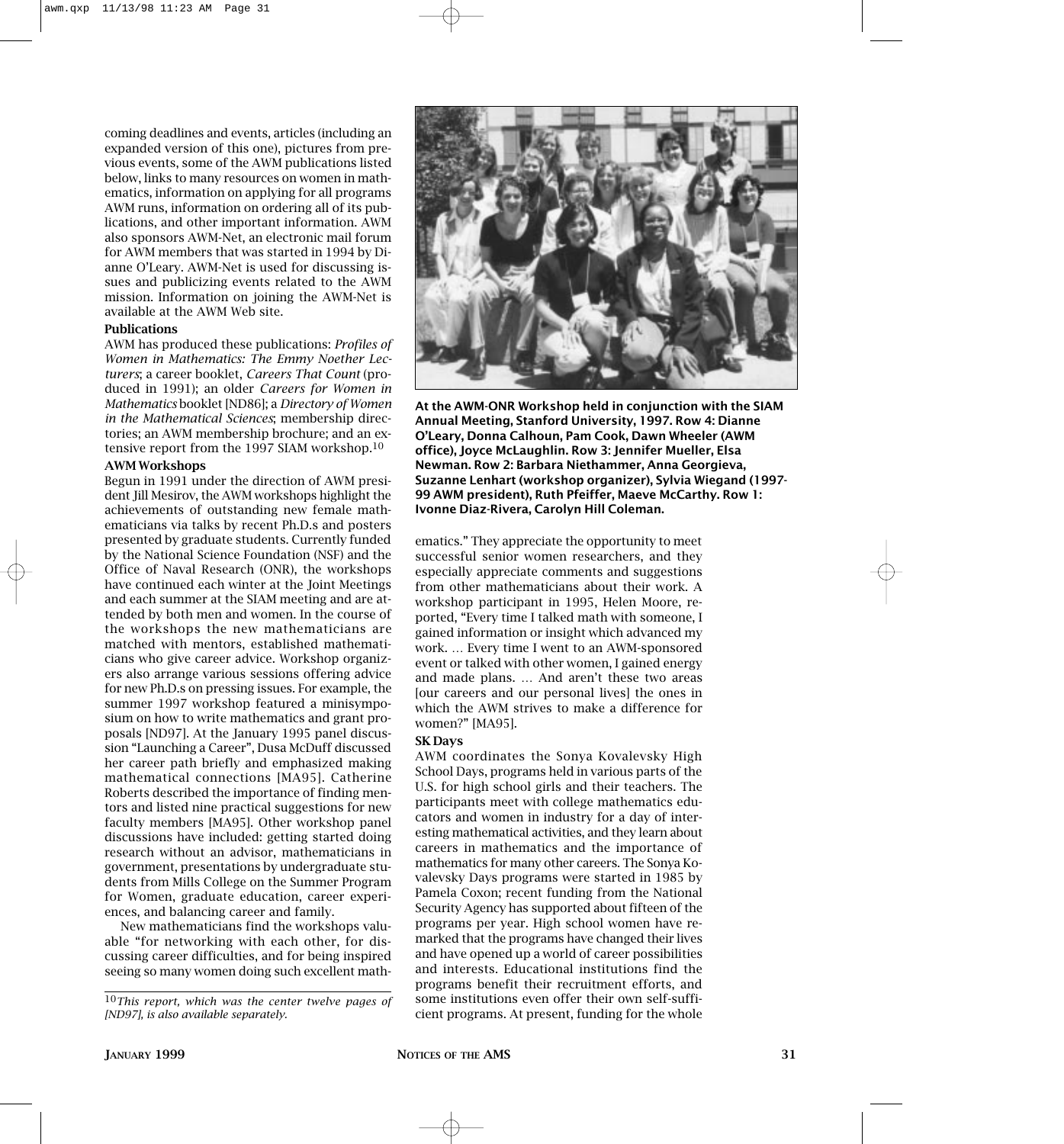# **AWM Emmy Noether Lecturers during the 1990s** Bhama Srinivasan (1990, University of Illinois at Chicago) Alexandra Bellow (1991, Northwestern University) Nancy Kopell (1992, Boston College) Linda Keen (1993, CUNY) Lesley Sibner (1994, Brooklyn Polytechnic University) Judith Sally (1995, Northwestern University) Olga Oleinik (1996, Moscow State University) Linda Preiss Rothschild (1997, University of California, San Diego) Dusa McDuff (1998, SUNY at Stony Brook)

Krystyna Kuperberg (1999, Auburn University)

# **International Congress Emmy Noether Special Lecturers** Olga Ladyzhenskaya (1994, St. Petersburg Steklov Institute) Cathleen Morawetz (1998, Courant Institute, NYU)

**Top photo: Chuu-Lian Terng (AWM president 1995-97) on left and Linda P. Rothschild (1997 Emmy Noether Lecturer and AWM president 1983-85) at the Noether Lecture, San Diego, January 1997. Center: San Francisco, January 1995. Teresa Edwards (left) and Sylvia Bozeman (right) accept the AWM Louise Hay Award on behalf of Etta Falconer. Cora Sadosky (AWM president 1993-95) presents the award. Bottom: 1991 Schafer Prize honorees, including**

**prizewinner Jeanne Nielsen Clelland (third from right), with 1973-75 AWM president Alice T. Schafer (fourth from left) and 1991-93 AWM president Carol Wood (fourth from right).**



project is renewed year by year; long-term support or self-sufficiency would be desirable.

# **Travel Grants**

Through a grant from the NSF, AWM administers a grant program to fund travel by women mathematicians to research conferences.11 This program, which was started in the mid-1980s by thenpresident Rhonda Hughes, has funded hundreds of travel proposals and provides a valuable opportunity to advance research activities and visibility of women in the research community.

# **Special Conferences**

The tradition of holding special conferences in honor of famous women in mathematics, such as Sonya Kovalevsky and Emmy Noether, began in the early days of AWM. In 1996 AWM held another special conference, in honor of Julia Robinson, and the Association is currently organizing an Olga Taussky-Todd conference to be held July 16–18, 1999, at the Mathematical Sciences Research Institute (MSRI). Described by participants as wonderful, energizing, and empowering, the Julia Robinson conference featured talks on her life and work; other mathematical talks; poster presentations, and panel discussions on job hunting, building a career, and applying for grants.<sup>12</sup> Sharon Frechette summarized her experience at the conference, "A panel discussion with women from different kinds of educational institutions, NSA, and industry was informative and interesting. … A session on how to conduct a job search with a great mock interview with Q&A afterwards [was] incredibly helpful. … Overall, I was impressed with the message AWM seemed to be sending to young women mathematicians: 'Things might have been difficult for many of us as we were starting out, but it needn't be that way, and we're working to ensure that things continue to improve for women making a career in this field.'" Another young woman said the conference had a large impact on her cohort, "both in the number of beginning mathematicians who participated and the connections formed by each of them."

# **Lectures**

AWM sponsors and cosponsors lectures at the January Joint Meetings and the summer Mathfests, including sponsoring the prestigious Emmy Noether lectures given in January. The Noether Lecturers have been women research mathematicians who have made fundamental and sustained contributions to the mathematical sciences. AWM, through its 1993-95 president Cora Sadosky, was instrumental in setting up similar lectures at the International Congress of Mathematicians.

11*The guidelines for awards are the same as those for other NSF research awards.*

12*This conference was supported by NSA, NSF, MSRI, and the Rosenbaum Foundation.*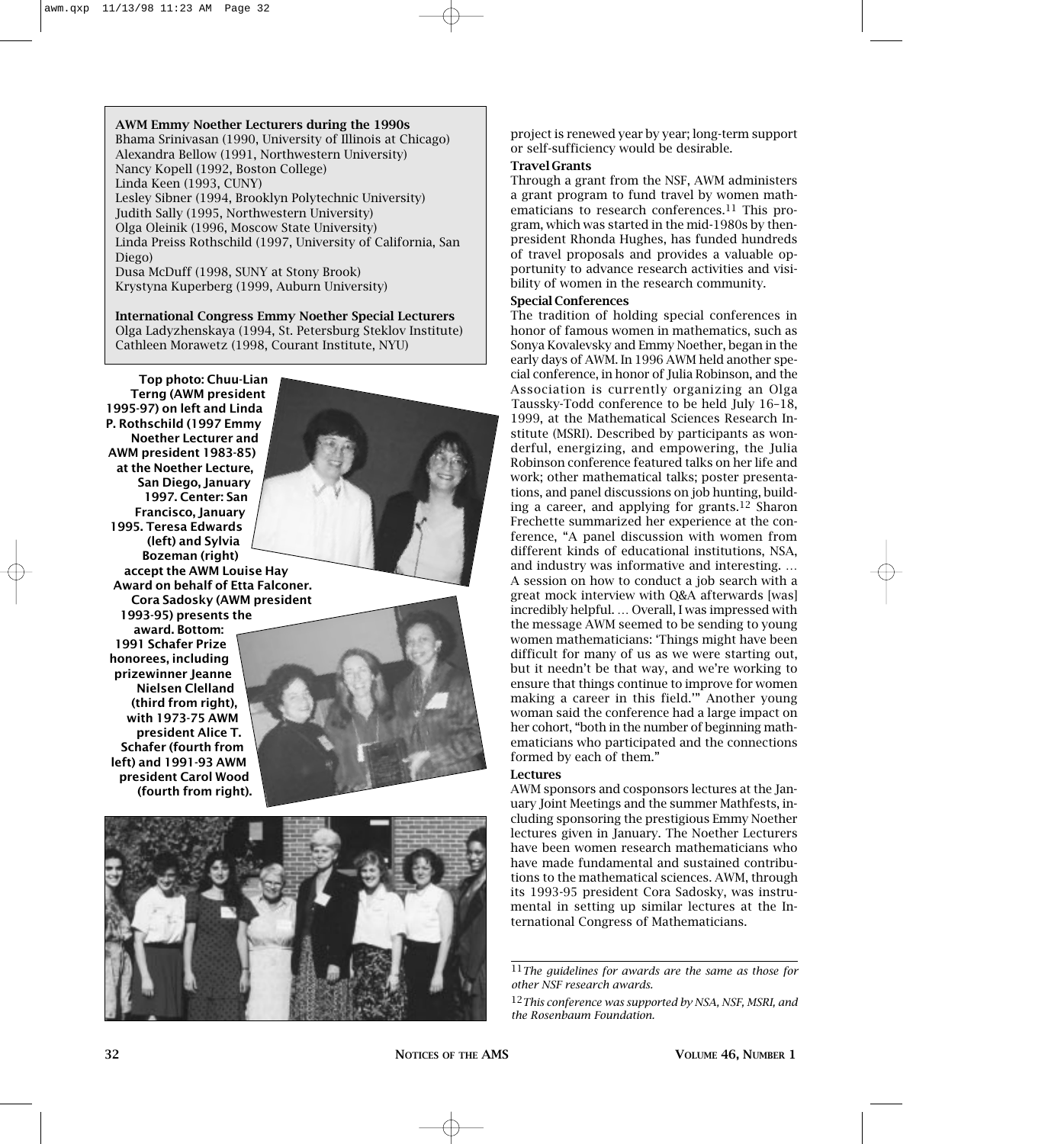## **AWM Awards**

Each year at the January Joint Meetings prize session, AWM presents two awards. The Alice Schafer Undergraduate Prize for Outstanding Undergraduate Work by a Female Student, first awarded in August 1990, now includes established mathematicians among past recipients. The Louise Hay Award for Excellence in Mathematics Education was first given in 1991.

# **Panel Discussions**

AWM holds panel discussions at the January Joint Meetings and at the SIAM Annual Meetings. As is evident from two of the topics, "Affirmative Action" and "How to Be a Successful Woman Mathematician", these discussions concern issues of current interest in the profession as well as advice for young people. Sometimes controversial, always popular, they are among the most well-attended events at most meetings.

#### **Other Societies, Public Relations, and Education Activities**

The Association regularly participates in activities of other major organizations of the international mathematical and scientific community. AWM is a member of the Conference Board of Mathematical Sciences, a consultant and presenter for the Board of Mathematical Sciences, and an affiliate of the American Association for the Advancement of Science (AAAS). AWM has been a participant in all International Congresses of Mathematicians (ICMs) from 1974 onward, more recently helping to organize panel discussions among women of different countries and special Emmy Noether Lectures. It has participated in and organized symposia at the International Congress for Industrial and Applied Mathematics (ICIAM) since 1995. AWM has formed an Affiliated Research Group to assist with the national effort, led by the National Council of Teachers of Mathematics, to delineate standards for K–12 education in the U.S. At the 1998 Joint Meetings in Baltimore, AWM cosponsored with the Mathematicians for Education Reform network (MER) a special session on evaluating faculty; another session is planned for 1999. The AWM president joins with officers of the other major mathematics, science, and engineering societies in activities to improve the public perception of mathematics and science and to increase federal (U.S.) support for research. In particular, AWM encourages members to speak with legislators about the importance of encouraging young women in science.

#### **AWM Office**

The AWM office has been at the University of Maryland since 1993. Judy Green, AWM treasurer from 1992 to 1996, helped set up the present office and its operations; meetings, membership, and marketing director Dawn Wheeler joined the staff at that time and conducted a major membership drive. After having a succession of various indi-



**AWM Panel "What it takes to have a successful career in the mathematical sciences", San Diego 1997. Left to right: Mary Gray (AWM president 1971-73), Audrey Terras, Lesley Sibner, Nancy Kopell, and Lynne Butler.**

viduals and titles for the second full-time staff person, AWM recently hired a finances and grants administrator, Doug Farquhar, to work with the AWM treasurer, currently Amy Cohen. Some of the office expenses to support publications and programs are partially funded by unrestricted grants from the Exxon Education Foundation. Historical material about AWM continues to be kept at the Wellesley College Library under the supervision of AWM archivists Alice Schafer and Bettye Anne Case.

#### **Speakers Bureau**

AWM maintains a Speakers Bureau, a list of women in mathematics who are available to give talks to groups.

#### **Networking Parties**

Finally, AWM holds parties at meetings; these are large, joyful occasions with many opportunities for informal networking.

As former president Chuu-Lian Terng said, "The list of AWM activities is impressive, but many people probably do not realize that to continue having these programs requires enormous effort by the small AWM staff and by many women mathematicians writing proposals for funding, running the programs, and serving on various committees. During my term, I seemed to be constantly asking people to help AWM, and one of the most rewarding things about my job was that people would say yes and even seem honored to be asked. This says a lot about how our organization is perceived by the mathematical community."

#### **Issues of the 1990s**

As we begin this section, it is important to note that some issues of AWM's first twenty years seem to have almost disappeared in the 1990s. For example, in 1971 there were no invited addresses by women at the January Joint Meetings [ND91, p.12];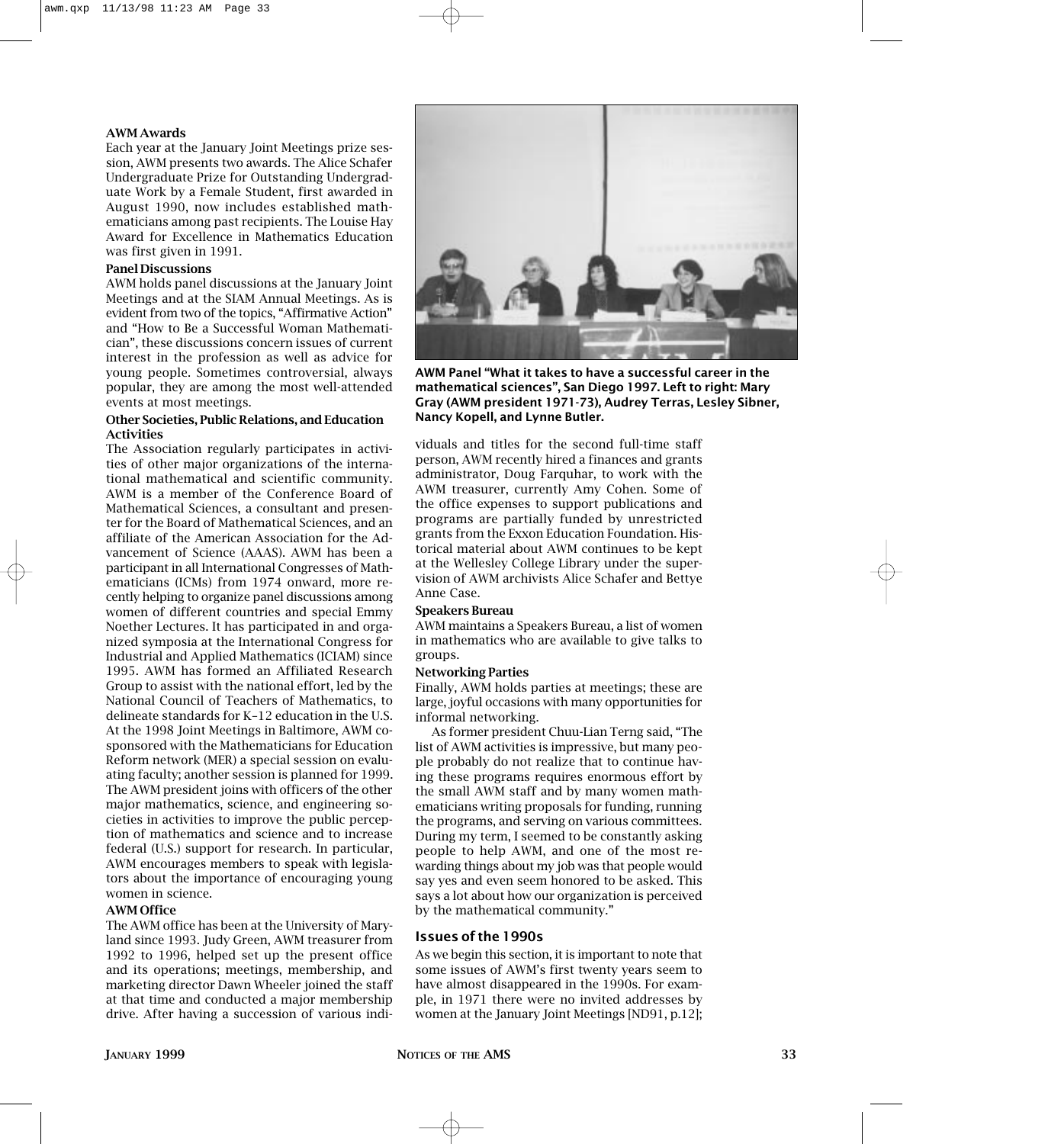#### **AWM Presidents of the 1990s and Their Initiatives**

AWM presidents spend much of their terms (including when they are president-elect and past-president) applying for grants, consolidating the initiatives of previous presidents, and responding to various crises. Nevertheless, each has managed to put her own distinctive stamp on the organization. Here are the AWM presidents of the 1990s, their terms as president, and a few of the initiatives from their terms.

JILL MESIROV, 1989-91, began the ongoing AWM presence at SIAM Annual Meetings. She initiated AWM workshops, the Twentieth Anniversary Celebration, and revision of the AWM Resource Center at Wellesley College; and began the Schafer Prize and Hay Award.

CAROL WOOD, 1991–93, stabilized the organization through crises due to the growth in its activities, increased the influence of AWM in national policy, and led the Executive Committee in formulating its policy statement on conflict resolution. The booklet *Careers That Count* was produced and distributed to schools. At the end of Wood's term, AWM had about 2,000 members.

CORA SADOSKY, 1993–95, organized the move of AWM headquarters to the University of Maryland and the concurrent staff changes. She increased AWM's international connections and involvement in science policy, in particular initiating (in coordination with other organizations) the first Emmy Noether Lecture at an ICM in 1994 and representing AWM at the International Congress of Mathematics Education in 1993.

CHUU-LIAN TERNG, 1995–97, initiated a fund-raising drive (coordinated by Sylvia Wiegand), emphasized mentoring activities (including starting, with Karen Uhlenbeck and with liaisons to AWM, the Institute for Advanced Study/Park City mentoring program for women), and promoted discussion and writing about affirmative action. The Julia Robinson conference was held during this term.

SYLVIA WIEGAND, 1997–99, joined with officers of the AMS and other scientific societies to promote government funding for science and mathematics. One of the few presidents from the "heartland" of the U.S., she traveled and spoke on behalf of the AWM throughout the U.S., at the ICM, and elsewhere.

JEAN E. TAYLOR, 1999–2001, while president-elect, was a midwife to the creation of the AWM Web site, worked with others to strengthen the infrastructure of AWM, and is initiating a Corporate Task Force.

> this was typical of the times, not an aberration. The "Milestones" section of this article demonstrates how different the 1990s have been in this regard. But some issues remain and others have surfaced.

**Affirmative Action**

In 1992, with a bad job market, some universities were rumored to be trying to make up for past inequities by offering no position unless a qualified woman could be hired; AWM president Carol Wood found this awkward for AWM and asked AWM members for advice on what stand to take [JF92]. Then, in January 1994, AWM president Cora Sadosky arranged an AWM panel on "Are Women Getting All the Jobs?", which addressed the fear headon that the job crisis, in Sadosky's words, "would be much better if it were not for all those women and minorities or all those foreigners who are tak-

ing all the jobs" [MA94]. She added, "We strongly believe that this is false and dangerous, that pitting one group of under/unemployed mathematicians against another is just the old tactic of dividing people with similar interests in order to exploit them all." Women were apparently not receiving preferential treatment: 18% of Ph.D.s from Group I mathematics departments went to women, but only 14% of those getting positions at Group I were women. Overall, 22% of all mathematics Ph.D.s were earned by women, and 21% of all entrylevel positions at Ph.D.-granting institutions went to women [JF95]. Marie A. Vitulli and Mary E. Flahive's article in the *Notices* (Vol. 44, March 1997) corroborates that women were not getting a higher percentage of entry jobs than men.

Affirmative action came under attack around the country in 1995. In response, the AWM published a series of articles in the *Newsletter*, the AWM Executive Committee passed an official AWM statement in support of affirmative action [JF96], and affirmative action was the topic of the 1997 January Joint Meetings panel discussion. A sampling of the opinions expressed follows: Mary Gray described how a program at American University had benefited many women and minority students; she asserted that such programs are necessary to combat years of discouragement [JA95]. Ronald Douglas observed that choices in hiring often are made to include less-represented disciplines and that when choosing speakers for conferences, a conscientious effort is made to achieve balance in fields and geography; these same arguments apply to achieving gender and ethnic balance [ND95]. Robion Kirby gave his view that "there is no significant discrimination on the basis of sex in mathematics" and thus that "affirmative action programs for women are unnecessary" [ND95]. Hugo Rossi discussed the dilemma of an imaginary mathematics department that is concerned about maintaining "standards" and finds that this strict adherence to standards and consequent critical look at candidates results in the rejection of females and minorities, because it is assumed they are considered solely for diversification reasons [JA96]. In response to Rossi, Karen Tonso wrote that rigid adherence to fixed standards has historically kept the status quo for departments; it is necessary to analyze the contributions of diverse people in a new way [SO96]. Beth Ruskai described the success of certain policies for women and then answered Kirby with some statistics: for example, "Women who received Ph.D.s [in] 1994 or 1995 were almost twice as likely as men to obtain their first position in a department [that offered only a bachelor's degree]" [MA96].13

<sup>13</sup>*This article is posted at the AWM Web site.*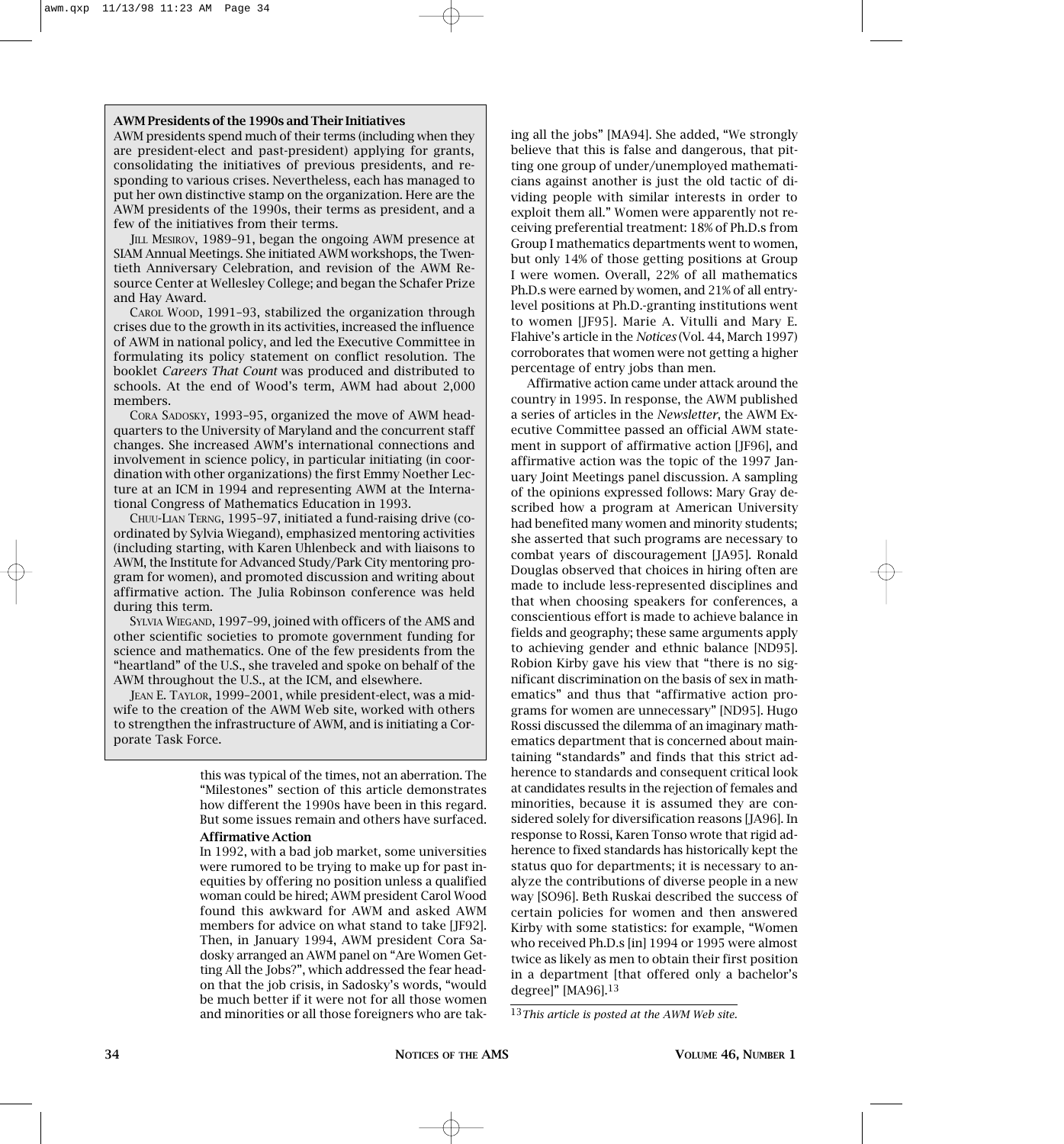## **Two-Body Problem**

The two-body problem of professional couples seeking jobs together is of particular concern for women mathematicians, who are frequently paired with men mathematicians. Enlarged and rephrased as "Is Geography Destiny?", this topic was discussed by a panel at the San Antonio meeting in January 1993 [MJ93]. Susan Landau praised departments with programs to assist spouses in finding positions, but concluded: "With rare exceptions, the problem of the two-career academic couple has been viewed as the problem of the individuals involved. That is a narrow view, as this complication affects a majority of women scientists" [MA94]. Beth Ruskai responded that single women also have difficulties and included some surprising data about their relative advancement, and James Humphreys pointed out the even greater difficulties faced by gay partners [MJ94].

#### **Children**

A central issue for nearly all professional couples, the child-care-maternity-leave policy issue has occasionally been addressed by AWM. In the beginning, when AWM was striving to be taken "seriously", there were doubts about whether this was a relevant subject for AWM. Now that women are more numerous in mathematics study and at entry levels of careers, this problem has become identified as an impediment to their advancement. The prime childbearing years often coincide with the years in which a female mathematician is establishing her career and working toward tenure. There is no consensus on an appropriate resolution to this conflict. Some women decide not to have children; others choose to give family concerns priority while hoping their careers will survive. Some couples postpone having children until after a tenure decision is made. Others manage reasonably successfully to combine two careers, marriage, and children. To young female professionals, this decision about childbearing may be serious and all-consuming. Some found the discussion between men and women mathematician parents of different ages in the January 1998 AWM panel on "Mathematicians and Families" to be particularly helpful [MA98].

From time to time, queries have come to AWM regarding child care at meetings, but the meetings staff at AMS say the need for liability insurance has made the cost prohibitive. Moreover, attempts by AWM to arrange cooperative child care have not received much business from parents. As for maternity leave, policies at most institutions have been nonexistent or haphazard; in 1991 a sample maternity leave policy to show employers was drafted by AWM [MJ91].

#### **Nature vs. Nurture**

AWM members and supporters have continually been obliged to expose pseudoscientific arguments that women have inherent mathematical deficiencies. There was a flurry of eloquent letters about this in the early 1990s, to the effect that cultural factors were sufficient to overwhelm any possible inborn component for differences in measured mathematical abilities between males and females [SO90, ND90, MA91, MJ91, JA91, JA92, MJ93, JA93].

AWM members, having fought to encourage young women in mathematics, were outraged when Mattel created a Barbie doll who said, "Math is tough"; the doll was eventually recalled (which probably made her especially valuable for collectors) [ND92, JF93].

## **Sexual Harassment**

An AWM statement on sexual harassment was published in the *Newsletter* [ND93] and again in [MJ97]. The prominent case of Anita Hill, a female law professor at Oklahoma who testified at the confirmation of Supreme Court Justice Clarence Thomas that he had once sexually harassed her, was discussed in some *Newsletter*s. In [JF92] a letter from Marjorie Senechal and Jean Taylor asserts: "Why did women mathematicians wait all these years to say anything about this issue, even to one another? Because, until Anita Hill's testimony, sexual harassment has been a private embarrassment."

#### **Teaching Evaluations**

In an article "Are student ratings unfair to women?" [SO90], Neil Koblitz analyzed data on student ratings of instructors by gender and concluded that students often rate the same performance differently for women and men. Women will be rated highly "only if they are especially accessible to the students and spend a lot of time with them, while men can receive equally high ratings while remaining more aloof." Also, "if an instructor feels compelled to put students under pressure [assigning a lot of homework, giving challenging exams], then…most students are inclined to 'punish' the instructor [by giving low ratings]. There is considerable evidence that the 'punishment' is more severe if the instructor is female." A psychologist agreed, "Female professors…appear to be evaluated according to a heavier set of expectations than are male professors, and these expectations affect student ratings. … Those of us who evaluate female faculty must be alert to the various and subtle ways in which gender bias can affect perceptions and evaluations" [SO94]. Koblitz's article has been widely circulated by women mathematicians, who have found it useful in conversations with chairs, deans, and other administrators, not to mention graduate students and their fellow mathematicians.

#### **Policy Matters vs. Individual Cases**

The case of Jenny Harrison, a University of California at Berkeley mathematics department faculty member who was denied tenure and fought the decision, shook up the academic community and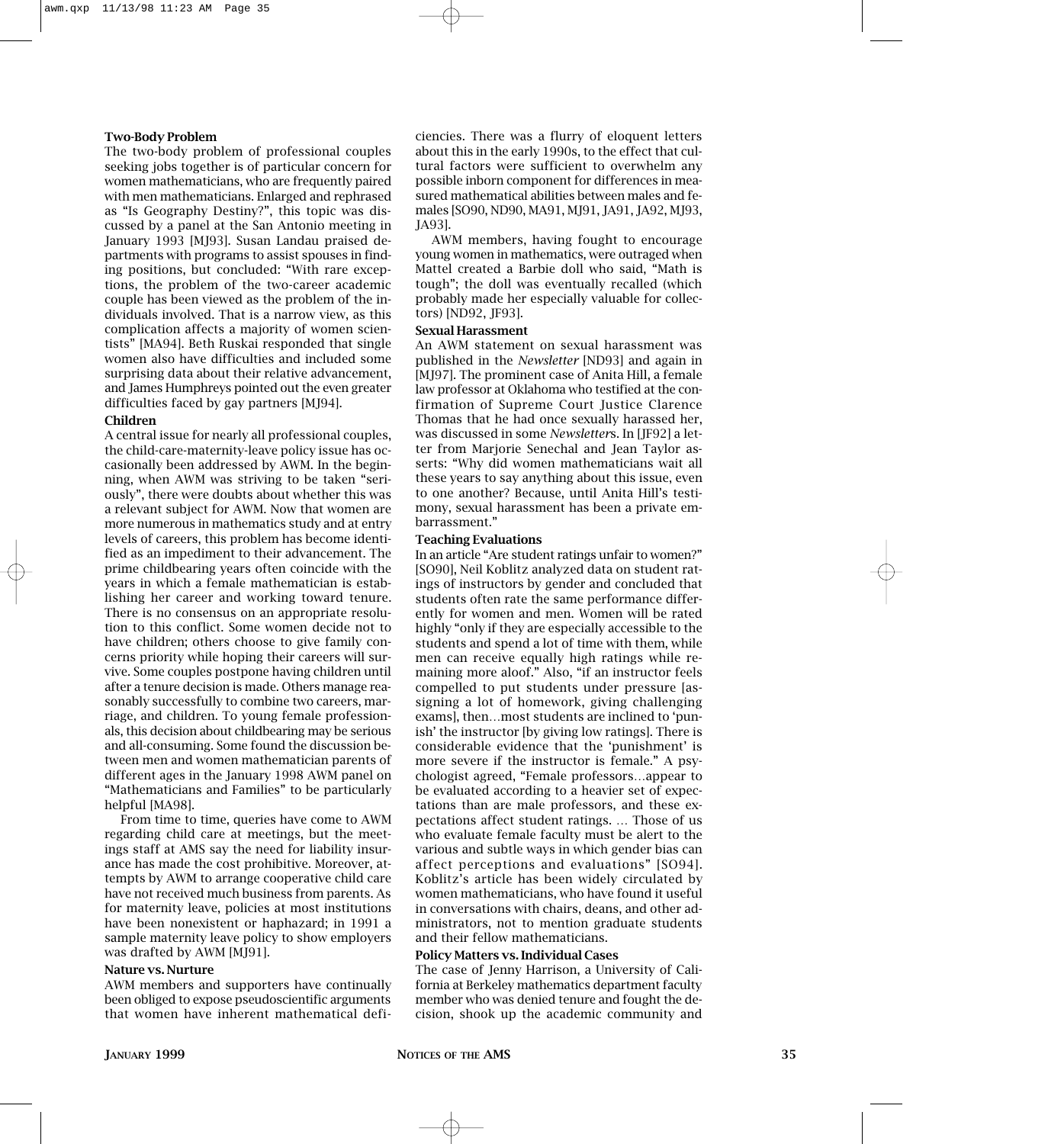

**AWM business meeting, San Diego, January 1997. Left to right: Rebecca Struik, Chandler Davis, Lee Lorch (with microphone), Helen Moore, M. Beth Ruskai, Jean Taylor (AWM president 1999-2001).**

commanded media attention. AWM members were divided about the case but were united in the opinion that AWM takes positions on policy matters, not individual cases [ND92, SO93, ND93].

#### **Lobbying**

The 1990s have been marked by increasing activism within AWM to encourage adequate funding for mathematics by the U.S. government. In 1997 AWM officials joined with officials of the AMS, SIAM, MAA, and a hundred other scientific societies in a concerted effort to lobby the U.S. government in support of science (including mathematics) and education. AWM representatives participated in a press conference; spoke to congressional representatives, senators, and aides; and encouraged AWM members to help with this effort. Before this lobbying effort, funding in stable dollars had been decreasing for science and technology. Some legislators adopted science as something positive to promote, something that inspires general approval by the public, and as a result the NSF fared better than expected with a 4.7% increase (in real dollars) for 1998 over 1997. (For research the increase was 5% [MA97].)

#### **International Issues**

AWM's membership is international, and many of the issues it addresses are of concern outside of America. European women were inspired by AWM activities at the ICM in Berkeley in 1986 to found a sister organization, the European Women in Mathematics (EWM). At many ICMs, AWM has discussed problems encountered by women with other groups of women in mathematics. As a result of one of these discussions, EWM compiled a list of the percentages of women mathematicians as of 1994 in each of the various European countries [ND94]. The highest percentages of women in mathematics were in Portugal (40%–50%), Georgia

(40%), Italy (35%), Poland (30%), and Bulgaria (30%). The lowest were in Iceland (0%), Finland (2%), Switzerland (2%), The Netherlands (4%), Ireland  $(5%)$ , and Sweden  $(5%)$ .<sup>14</sup> In the Italian education system, typically a mathematics student begins advanced, specialized work at an earlier age; this makes it easier for women to combine a career in mathematics with having children.15 Terng described her impressions of the situation for women mathematicians in China, where changing education and other policies seem to have caused the percentage of women in mathematics to decline [JA95]. There are few women in mathematics in South Africa [SO97] and Morocco [JF98].

# **Milestones of the 1990s**

The following milestones show that the climate and the opportunities for women in mathematics in the 1990s are much brighter than in the past. Credit for the many wonderful accomplishments being made by individual women mathematicians goes to these individuals, although AWM can certainly claim credit for bringing to public awareness the previous lack of women.

#### **Speakers at ICMs**

Before the 1990s, Emmy Noether (in 1932) had been the only female Plenary Lecturer at an International Congress of Mathematicians (ICM). Then in 1990 (Kyoto) Karen Uhlenbeck was a Plenary Lecturer, in 1994 (Zurich) Ingrid Daubechies and Marina Ratner both were, and in 1998 (Berlin) Dusa McDuff was one of 21 Plenary Lecturers that year. In 1994, 8 other women delivered Invited Addresses at the ICM (out of a total of 152); in 1998, 11 did (out of a total of 165). Furthermore, in both 1994 and 1998 AWM and EWM jointly sponsored an Emmy Noether Special Lecture at the ICM, which was given by Olga Ladyzhenskaya in 1994 and Cathleen Morawetz in 1998. In the U.S. each January Joint Meeting from 1993 to 1998 has featured at least four invited hour addresses by women (including the AWM Noether Lecture as one of these); the specific numbers are five, four, eight, four, five, five. At the summer Mathfests in the 1990s, the Hedrick Lectures have twice been given by women. In fact, the major mathematics organizations have established guidelines that encourage organizers to include women; women often have leadership positions in these organizations or serve on program committees for meetings.

<sup>14</sup>*The only data found for West Germany were from 1987, when the percentage was 3%.*

<sup>15</sup>*Some Italian women have added that mathematics in Italy has less prestige than in other countries and that mathematicians' salaries are low, and these could be results of or reasons for more women.*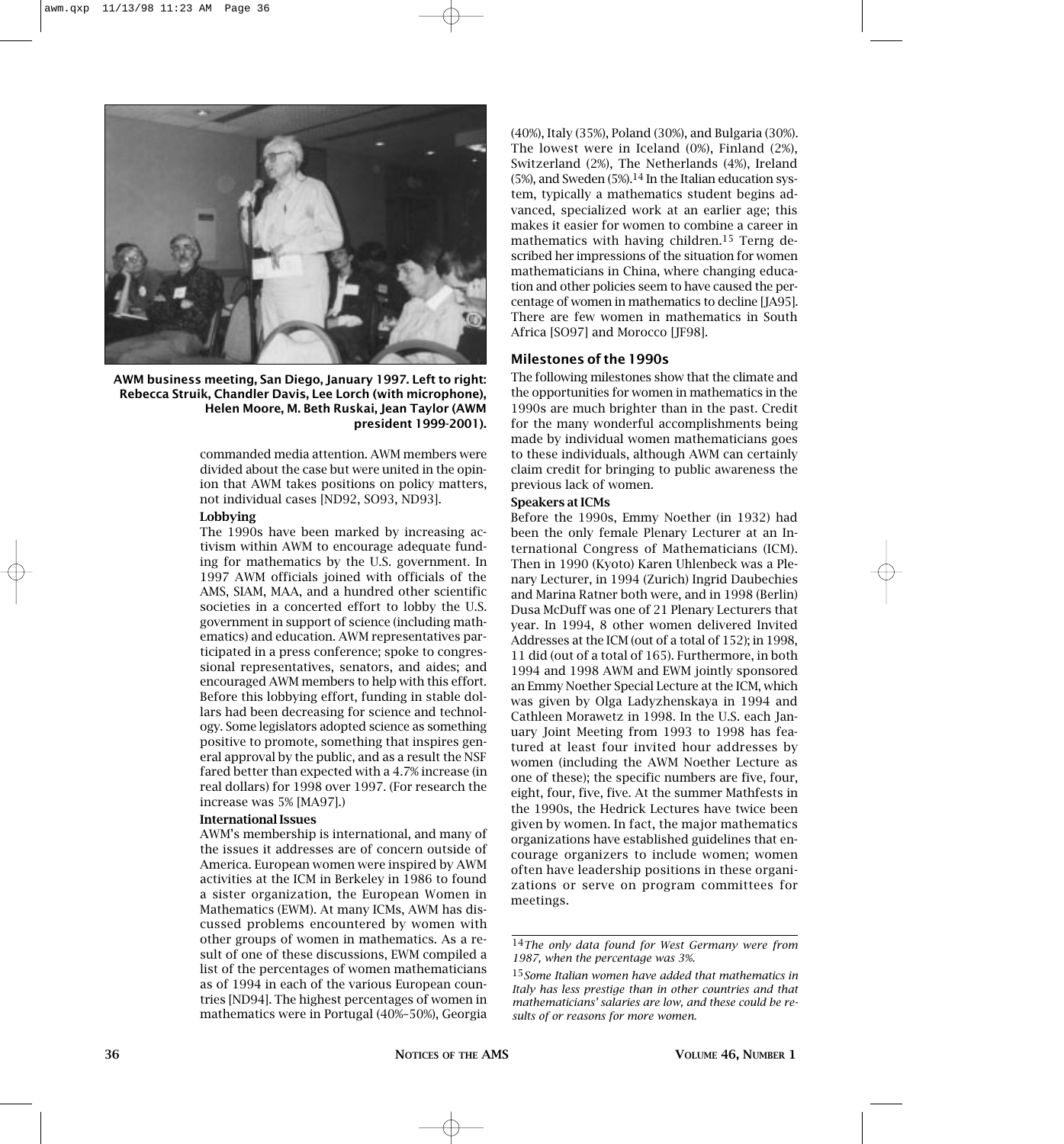# **Governance by Women in Mathematical Organizations**

In 1996 Cathleen Morawetz and Margaret Wright, presidents of AMS and the SIAM respectively, were part of an even more remarkable phenomenon: during that year women presided over eleven major organizations for mathematical scientists and educators in North America plus the umbrella scientific society, the American Association for the Advancement of Science.16 A number of these women were not the first female presidents of their organizations (for example, Julia Robinson was the first female AMS president, and mathematician Mina Rees the first female AAAS president), but it was extraordinary that so many women were presidents simultaneously. Many women mathematicians are active in all these organizations, as well as in the MAA (which had three female presidents in previous years), both in governance positions and as organizers and speakers at meetings.

# **Mathematics Competitions**

For the first time in the twenty-four years of U.S. participation in the Olympiad, the 1998 U.S. team included a young woman, Melanie Wood, a silver medalist from Indiana. For the first time, the Canadian team included two young women: Mihaela Enachescu of Westmount, Quebec, and Yin (Jessie) Lei of Windsor, Ontario. Among the top twenty countries there were thirty-eight women.

# **Summing Up: The Effect and the Future of AWM**

In its twenty-seven years of existence, AWM has helped, encouraged, and inspired many female mathematicians in the early years of their careers. AWM has poured an enormous amount of energy and resources into programs improving the representation and climate for women in mathematics. As past-president Terng said recently, "[As a result of AWM] about half of the undergraduate degrees in math are now women, and there are many more strong young women researchers. Many departments are more conscious about the need for putting more effort into nurturing their women students." The AWM Sonya Kovalevsky Days, the publications, and all the efforts by AWM to make women more visible in mathematics have been effective.

# **Men Special to AWM**

Many men have participated in AWM panels, contributed articles to the AWM *Newsletter*, and nominated women for AWM prizes (particularly the Schafer Prize). Many male officers and employees of mathematical societies and government agencies have been extremely supportive of AWM activities. But four men have been especially praised in the *Newsletter* during the 1990s for their contributions to AWM and the advancement of women in mathematics. The first two are Lee Lorch and Chandler Davis for their support, advice, and assistance to AWM. "While our founding mothers were creating AWM, twenty-one years ago, Chandler was at their side," said the AWM message honoring Davis at his retirement party [ND92], and he quietly continues his assistance to this day. AWM honored Lee Lorch with a citation in January 1992: "To Lee Lorch, a founding member of AWM. … Lee has often been a thorn in the side of the mathematical establishment. But then, to its credit, so has AWM. … That mathematics has become more receptive to women and minorities owes much to Lee" [MA92].

The late Lipman Bers and Wilhelm Magnus were both eulogized in *Newsletter*'s of the 1990s for their remarkable mentoring and success with women graduate students. Of Bers's 48 Ph.D. students, 16 were women [MJ94]; Magnus had 14 women Ph.D. students among his total of 62 [JA91].\*

\**The AWM* Newsletter *is interested in publishing accounts of other particularly successful mentors for women in mathematics.*

There are still many ways that the situation for women in mathematics could be improved through further efforts by AWM. The current and future plans for AWM are in three areas: (i) infrastructure and funding, (ii) outreach projects, and (iii) networking.

In order to achieve results for women in mathematics and even to continue past successes, the infrastructure of AWM must be maintained and improved. AWM must have a well-functioning office, with its finances in good order, and operate with a good governance structure. AWM must also continue to pursue funding for its current high-quality programs.

In the area of outreach, AWM hopes to expand its high school programs, such as the Sonya Kovalevsky Days and the *Careers That Count* booklet, and to extend its efforts to the elementary grades. AWM hopes to cooperate more with other organizations to increase the participation of women in mathematics and science. At the undergraduate level, AWM hopes to help persuade more women undergraduates to study mathematics, to expose them to more women in mathematics, and to aid them in the process of learning mathematics so that they can succeed at a wide variety of graduate programs. At the graduate level, AWM will continue to encourage and assist with the formation of Noetherian Ring chapters (support groups for graduate students). AWM hopes to offer better mentoring of more recent

<sup>16</sup>*American Mathematical Association for Two-Year Colleges: Wanda Garner; AMS: Cathleen Morawetz; Association of State Supervisors of Mathematics: Mari Muri; American Statistical Association: Lynne Billard; AWM: Chuu-Lian Terng; Canadian Mathematical Society: Katherine Heinrich; Institute of Mathematical Statistics: Nancy Reid; National Council of Teachers of Mathematics: Gail Burrill; National Council of Supervisors of Mathematics: Bonnie Walker; SIAM: Margaret Wright; Sociedad Matemática Mexicana: Patricia Saavedra; AAAS: Rita Colwell.*